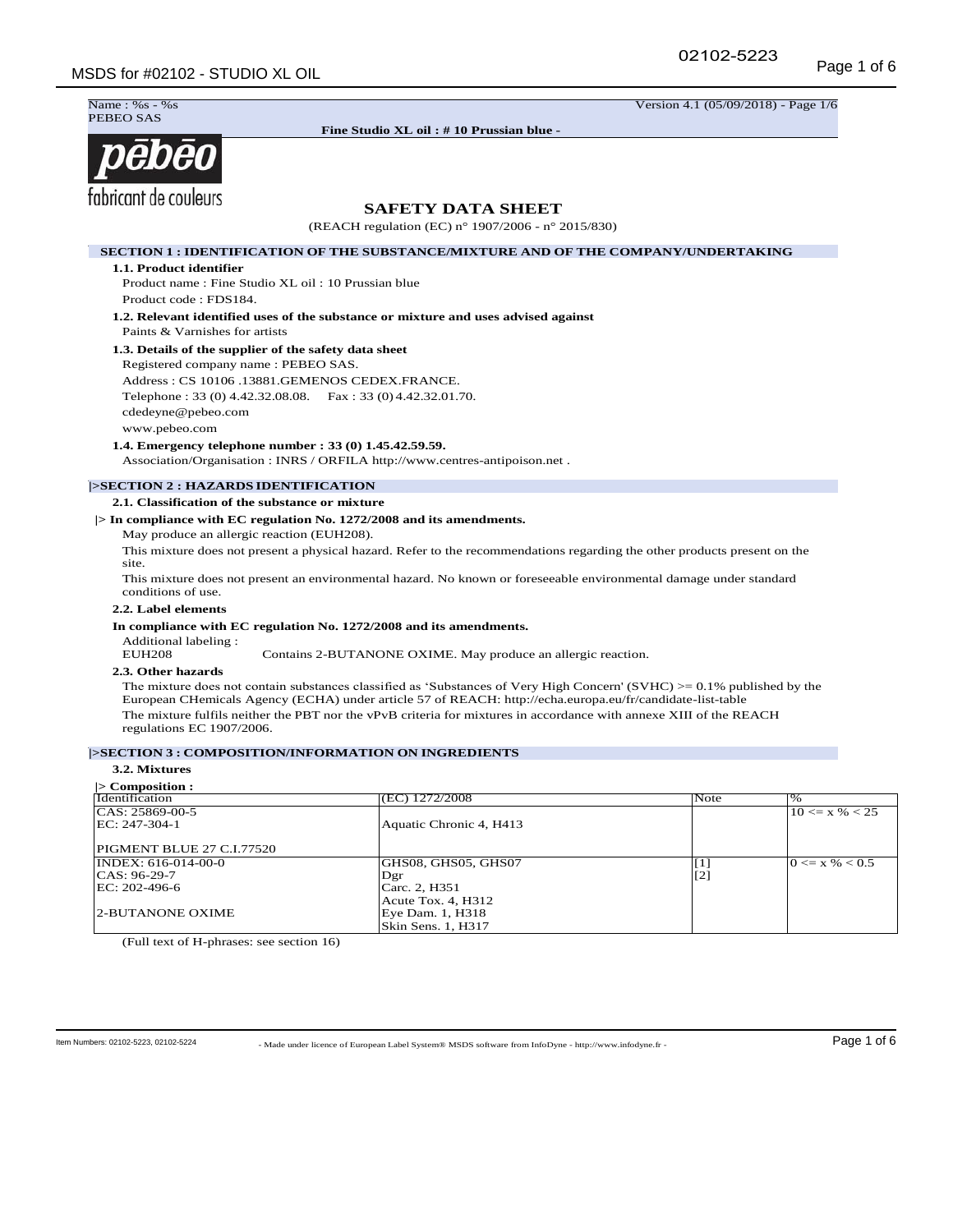Version 4.1 (05/09/2018) - Page 2/6

#### Name  $\cdot$  %s - %s PEBEO SAS

### **Fine Studio XL oil : ultramarine blue - FDS184**

# **Information on ingredients :**

[1] Substance for which maximum workplace exposure limits are available.

[2] Carcinogenic, mutagenic or reprotoxic (CMR) substance.

# **SECTION 4 : FIRST AID MEASURES**

As a general rule, in case of doubt or if symptoms persist, always call a doctor.

NEVER induce swallowing by an unconscious person.

# **4.1. Description of first aid measures**

# **In the event of exposure by inhalation :**

In the event of an allergic reaction, seek medical attention.

# **In the event of splashes or contact with skin :**

In the event of an allergic reaction, seek medical attention.

#### **In the event of swallowing :**

Seek medical attention, showing the label.

### **4.2. Most important symptoms and effects, both acute and delayed**

No data available.

#### **4.3. Indication of any immediate medical attention and special treatment needed** No data available.

# **SECTION 5 : FIREFIGHTING MEASURES**

# Non-flammable.

# **5.1. Extinguishing media**

#### **Suitable methods of extinction**

#### In the event of a fire, use :

- sprayed water or water mist
- foam
- multipurpose ABC powder
- BC powder
- carbon dioxide (CO2)

# **Unsuitable methods of extinction**

- In the event of a fire, do not use :
- water jet

#### **5.2. Special hazards arising from the substance or mixture**

A fire will often produce a thick black smoke. Exposure to decomposition products may be hazardous to health.

Do not breathe in smoke.

In the event of a fire, the following may be formed :

- carbon monoxide (CO)

- carbon dioxide (CO2)

#### **5.3. Advice for firefighters**

No data available.

# **SECTION 6 : ACCIDENTAL RELEASEMEASURES**

#### **6.1. Personal precautions, protective equipment and emergency procedures**

Consult the safety measures listed under headings 7 and 8.

**For first aid worker**

First aid workers will be equipped with suitable personal protective equipment (See section 8).

#### **6.2. Environmental precautions**

Prevent any material from entering drains or waterways.

# **6.3. Methods and material for containment and cleaning up**

Clean preferably with a detergent, do not use solvents.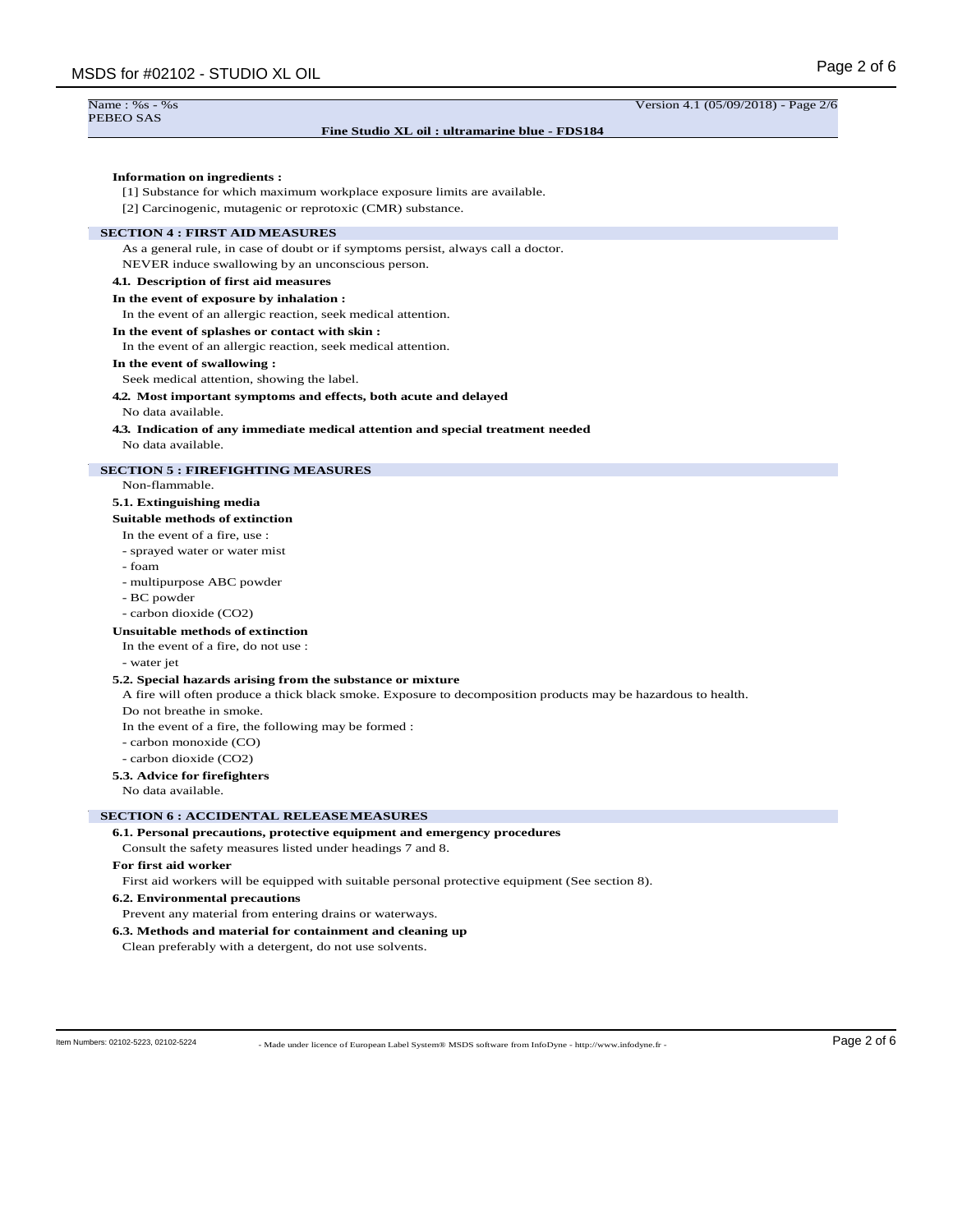#### Name  $\cdot$  %s - %s PEBEO SAS

# **Fine Studio XL oil : ultramarine blue - FDS184**

Version 4.1 (05/09/2018) - Page 3/6

# **6.4. Reference to other sections**

No data available.

# **|>SECTION 7 : HANDLING AND STORAGE**

Requirements relating to storage premises apply to all facilities where the mixture is handled.

**|> 7.1. Precautions for safe handling**

Always wash hands after handling.

Remove and wash contaminated clothing before re-using.

# **Fire prevention :**

Prevent access by unauthorised personnel.

**Recommended equipment and procedures :**

For personal protection, see section 8.

Observe precautions stated on label and also industrial safety regulations.

#### **Prohibited equipment and procedures :**

No smoking, eating or drinking in areas where the mixture is used.

#### **7.2. Conditions for safe storage, including any incompatibilities**

No data available.

#### **Storage**

Keep out of reach of children.

#### **Packaging**

Always keep in packaging made of an identical material to the original.

- **7.3. Specific end use(s)**
- No data available.

### **|>SECTION 8 : EXPOSURE CONTROLS/PERSONALPROTECTION**

# **8.1. Control parameters**

# **Occupational exposure limits :**

| - Germany - AGW (BAuA - TRGS 900, 29/01/2018) :                                                             |                              |                                 |          |              |            |  |
|-------------------------------------------------------------------------------------------------------------|------------------------------|---------------------------------|----------|--------------|------------|--|
| CAS                                                                                                         | VME:                         | VME:                            | Excess   | <b>Notes</b> |            |  |
| $96 - 29 - 7$                                                                                               |                              | $0,3$ ppm<br>$1 \text{ mg/m}^3$ |          | 8(I)         |            |  |
| - Ireland (Code of practice for the Chemical Agents Regulations, 2016) :                                    |                              |                                 |          |              |            |  |
| CAS                                                                                                         | TWA :                        | STEL:                           | Ceiling: | Definition:  | Criteria:  |  |
| $96 - 29 - 7$                                                                                               | 3 ppm<br>$10 \text{ mg/m}^3$ | $10$ ppm<br>$33 \text{ mg/m}^3$ |          |              |            |  |
| - USA / AIHA WEEL (American Industrial Hygiene Association, Workplace Environmental Exposure Limit, 2010) : |                              |                                 |          |              |            |  |
| CAS                                                                                                         | TWA :                        | STEL:                           | Ceiling: | Definition:  | Criteria : |  |
| $96 - 29 - 7$                                                                                               | $10$ ppm                     |                                 |          | <b>DSEN</b>  |            |  |

### **8.2. Exposure controls**

# **|> Personal protection measures, such as personal protective equipment**

Pictogram(s) indicating the obligation of wearing personal protective equipment (PPE) :



Use personal protective equipment that is clean and has been properly maintained.

Store personal protective equipment in a clean place, away from the work area.

Never eat, drink or smoke during use. Remove and wash contaminated clothing before re-using. Ensure that there is adequate ventilation, especially in confined areas.

**- Eye / face protection**

Avoid contact with eyes.

Use eye protectors designed to protect against liquid splashes

- Made under licence of European Label System® MSDS software from InfoDyne - http://www.infodyne.fr - Item Numbers: 02102-5223, 02102-5224 Page 3 of 6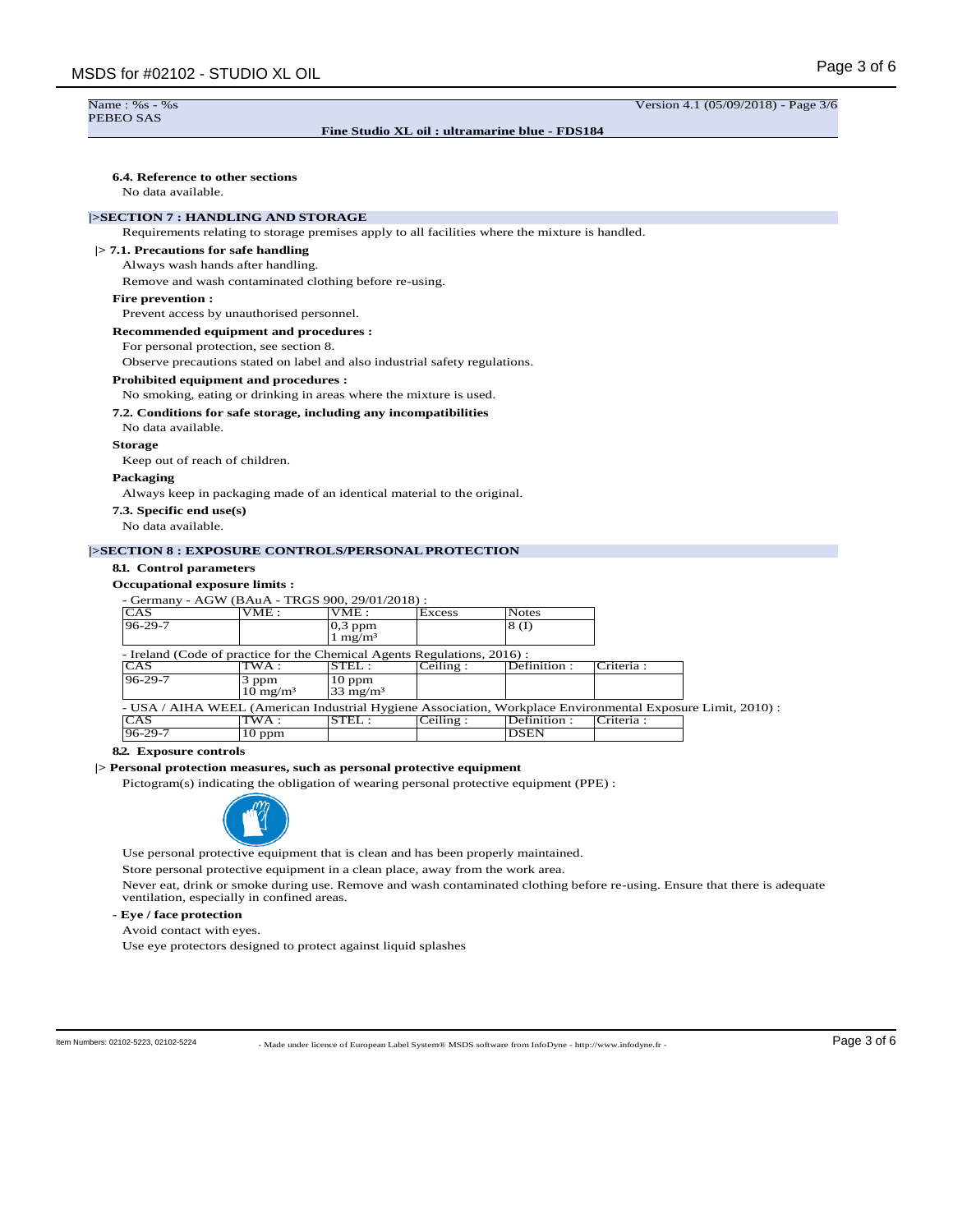| Name: $%s - %s$<br>PEBEO SAS                                                                 | Version 4.1 (05/09/2018) - Page                                                                                                                                                                                                                          |
|----------------------------------------------------------------------------------------------|----------------------------------------------------------------------------------------------------------------------------------------------------------------------------------------------------------------------------------------------------------|
|                                                                                              | Fine Studio XL oil: ultramarine blue - FDS184                                                                                                                                                                                                            |
| Before handling, wear safety goggles in accordance with standard EN166.                      |                                                                                                                                                                                                                                                          |
| $\triangleright$ - Hand protection                                                           |                                                                                                                                                                                                                                                          |
| Wear suitable protective gloves in the event of prolonged or repeated skin contact.          |                                                                                                                                                                                                                                                          |
|                                                                                              | Use suitable protective gloves that are resistant to chemical agents in accordance with standard EN374.                                                                                                                                                  |
| Gloves must be selected according to the application and duration of use at the workstation. |                                                                                                                                                                                                                                                          |
|                                                                                              | Protective gloves need to be selected according to their suitability for the workstation in question : other chemical products<br>that may be handled, necessary physical protections (cutting, pricking, heat protection), level of dexterity required. |
| Recommended properties :                                                                     |                                                                                                                                                                                                                                                          |
| - Impervious gloves in accordance with standard EN374                                        |                                                                                                                                                                                                                                                          |
| - Body protection                                                                            |                                                                                                                                                                                                                                                          |
| Work clothing worn by personnel shall be laundered regularly.                                |                                                                                                                                                                                                                                                          |
| After contact with the product, all parts of the body that have been soiled must be washed.  |                                                                                                                                                                                                                                                          |
| <b>SECTION 9 : PHYSICAL AND CHEMICAL PROPERTIES</b>                                          |                                                                                                                                                                                                                                                          |
| 9.1. Information on basic physical and chemical properties                                   |                                                                                                                                                                                                                                                          |
| <b>General information:</b>                                                                  |                                                                                                                                                                                                                                                          |
| Physical state:                                                                              | Paste.                                                                                                                                                                                                                                                   |
|                                                                                              |                                                                                                                                                                                                                                                          |

| Physical state:                                          | Paste.        |
|----------------------------------------------------------|---------------|
| > Important health, safety and environmental information |               |
| $pH$ :                                                   | Not relevant. |
| Boiling point/boiling range:                             | Not relevant. |
| Flash point interval :                                   | Not relevant. |
| Vapour pressure $(50^{\circ}C)$ :                        | Not relevant. |
| Density:                                                 | 1.78          |
| Water solubility:                                        | Insoluble.    |
| Melting point/melting range:                             | Not relevant. |
| Self-ignition temperature :                              | Not relevant. |
| Decomposition point/decomposition range :                | Not relevant. |
| $\mathrel{>}$ 9.2. Other information                     |               |
| VOC(g/l):                                                | 1.07          |

# **SECTION 10 : STABILITY ANDREACTIVITY**

**10.1. Reactivity** No data available. **10.2. Chemical stability**

This mixture is stable under the recommended handling and storage conditions in section 7.

# **10.3. Possibility of hazardous reactions**

No data available.

**10.4. Conditions to avoid**

# **10.5. Incompatible materials**

**10.6. Hazardous decomposition products**

The thermal decomposition may release/form :

- carbon monoxide (CO)

- carbon dioxide (CO2)

# **|>SECTION 11 : TOXICOLOGICAL INFORMATION**

**11.1. Information on toxicological effects** No data available. **11.1.1. Substances**

No toxicological data available for the substances.

**11.1.2. Mixture**

- Made under licence of European Label System® MSDS software from InfoDyne - http://www.infodyne.fr - Item Numbers: 02102-5223, 02102-5224 Page 4 of 6

 $\frac{4}{6}$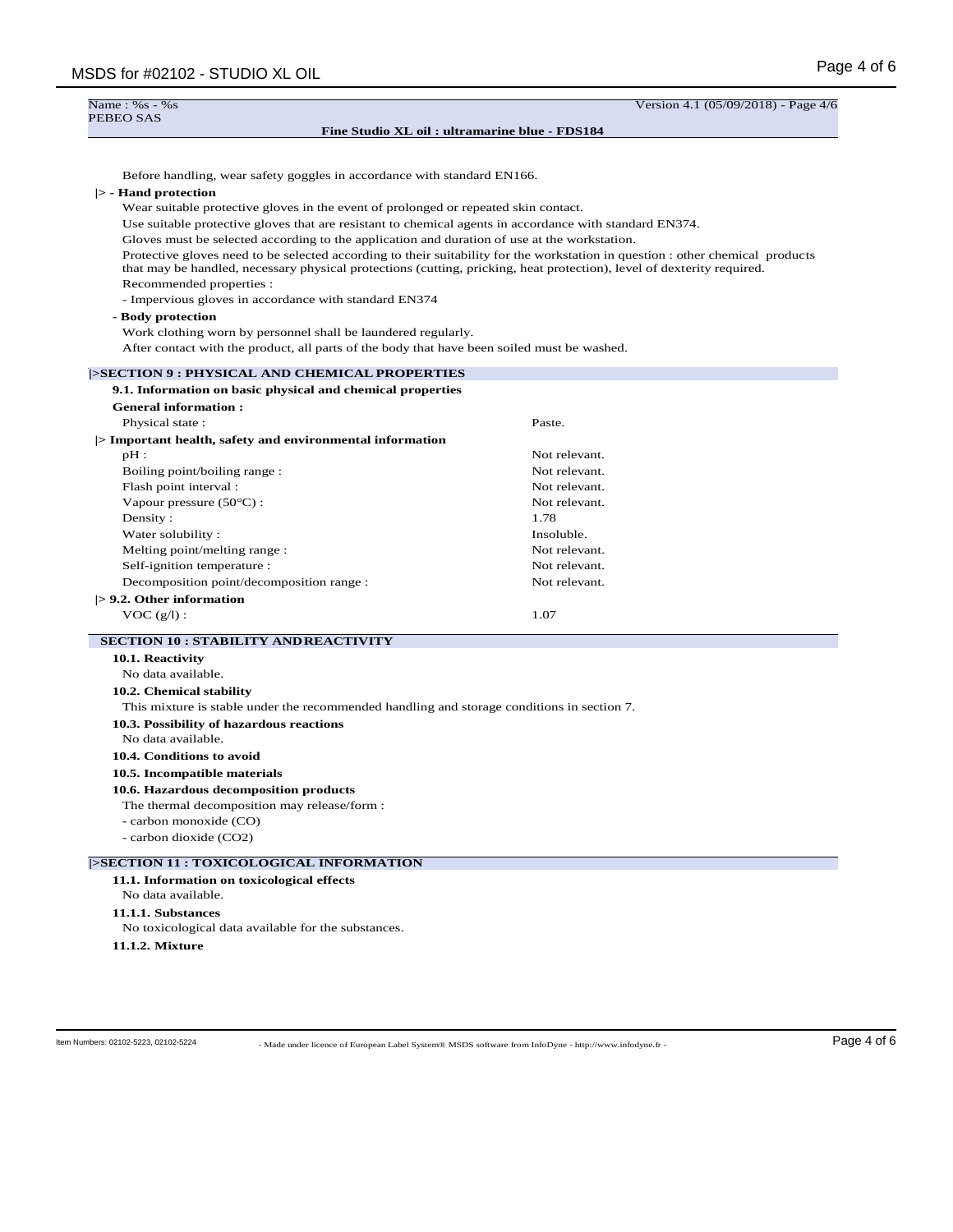# **Fine Studio XL oil : ultramarine blue - FDS184**

Version 4.1 (05/09/2018) - Page 5/6

### **Respiratory or skin sensitisation :**

Contains at least one sensitising substance. May cause an allergic reaction.

**|> Monograph(s) from the IARC (International Agency for Research on Cancer) :** CAS 14807-96-6 : IARC Group 2B : The agent is possibly carcinogenic to humans.

# **SECTION 12 : ECOLOGICALINFORMATION**

# **12.1. Toxicity**

# **12.1.2. Mixtures**

No aquatic toxicity data available for the mixture.

# **12.2. Persistence and degradability**

No data available.

# **12.3. Bioaccumulative potential**

No data available.

# **12.4. Mobility in soil**

No data available.

# **12.5. Results of PBT and vPvB assessment**

No data available.

# **12.6. Other adverse effects**

No data available.

# **SECTION 13 : DISPOSALCONSIDERATIONS**

Proper waste management of the mixture and/or its container must be determined in accordance with Directive 2008/98/EC.

#### **13.1. Waste treatment methods**

Do not pour into drains or waterways.

#### **Waste :**

Waste management is carried out without endangering human health, without harming the environment and, in particular without risk to water, air, soil, plants or animals.

Recycle or dispose of waste in compliance with current legislation, preferably via a certified collector or company.

Do not contaminate the ground or water with waste, do not dispose of waste into the environment.

#### **Soiled packaging :**

Empty container completely. Keep label(s) on container.

Give to a certified disposal contractor.

# **Codes of wastes (Decision 2014/955/EC, Directive 2008/98/EEC on hazardous waste) :**

20 01 27 \* paint, inks, adhesives and resins containing dangerous substances

15 01 04 metallic packaging

# **|>SECTION 14 : TRANSPORT INFORMATION**

Exempt from transport classification and labelling.

# **|> 14.1. UN number** -

- **|> 14.2. UN proper shipping name**
- **|> 14.3. Transport hazard class(es)**

# - **|> 14.4. Packing group**

-

**|> 14.5. Environmental hazards**

-